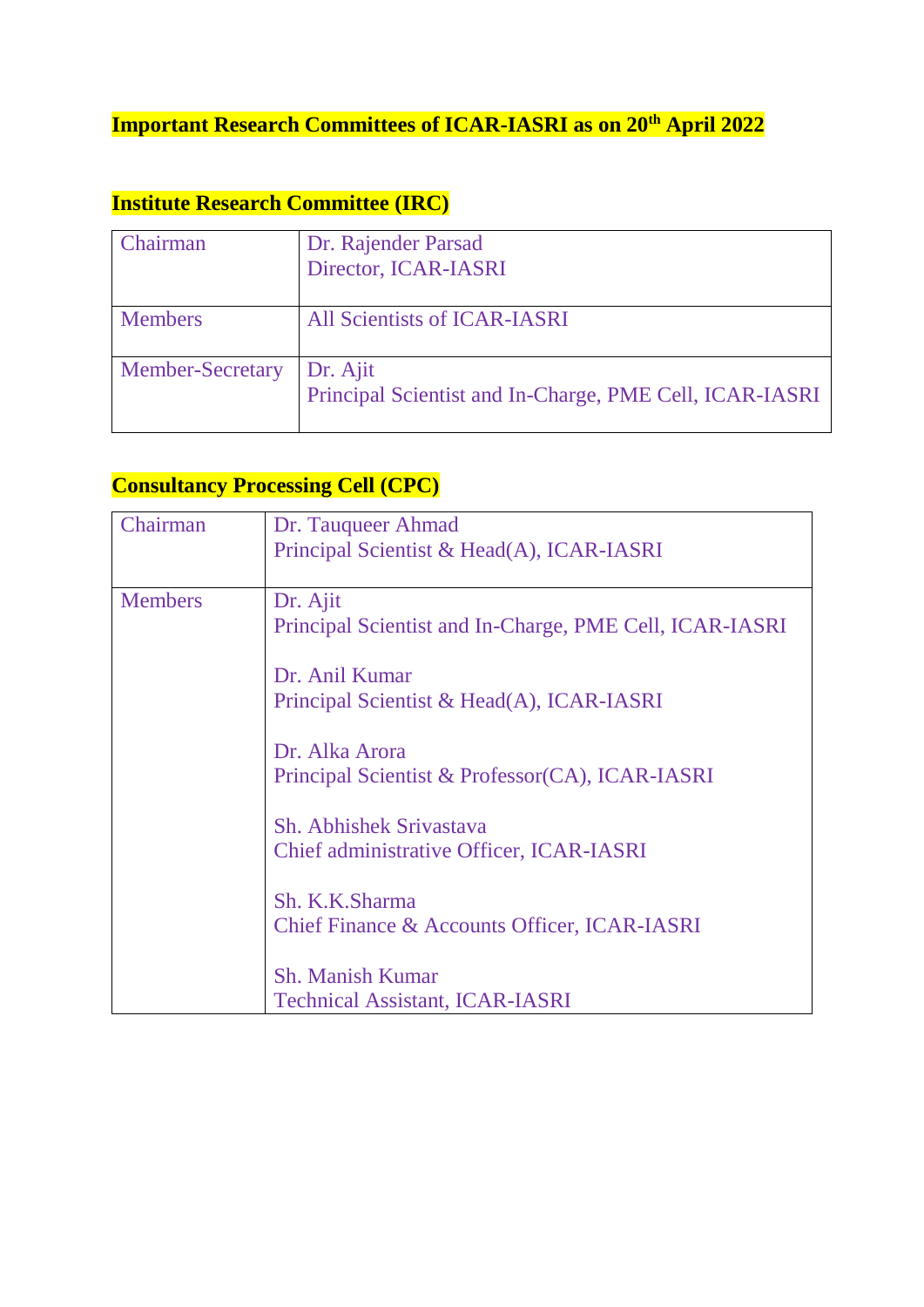# **Research Advisory Committee (RAC)**

| Chairman       | <b>Professor Bikas Sinha</b>                             |
|----------------|----------------------------------------------------------|
|                | Ex-Professor of Statistics, ISI Kolkata and Former       |
|                | Member, National Statistical Commission. Govt. of India  |
|                |                                                          |
| <b>Members</b> | Professor K. Muralidharan.                               |
|                | Professor, Department of Statistics, Faculty of Science. |
|                | The Maharaja Sayajirao University of Baroda              |
|                | Vadodara-390002 (Gujarat)                                |
|                |                                                          |
|                | Dr. Indranil Mukhopadhyay                                |
|                | Professor and Head.                                      |
|                | Human Genetics Unit, Indian Statistical Institute        |
|                | 203, B T Road,                                           |
|                | <b>Kolkata-700108</b>                                    |
|                | Dr. Mausam,                                              |
|                | Ph.D. (University of Washington, Seattle)                |
|                | Professor. Jai Gupta Chair                               |
|                | Department of Computer Science and Engineering.          |
|                | Indian Institute of Technology (IIT),                    |
|                | <b>New Delhi</b>                                         |
|                |                                                          |
|                | Dr. Punam Bedi                                           |
|                | Professor and Former-HoD                                 |
|                | Department of Computer Science,                          |
|                | University of Delhi, Delhi                               |
|                |                                                          |
|                | Dr. Sitabhra Sinha                                       |
|                | <b>Institute of Mathematical Sciences</b>                |
|                | C.I.T Campus, Taramani. Chennai-600113                   |
|                | Adjunct Faculty of the National Institute of Advanced    |
|                | <b>Studies (NIAS), Bangalore</b>                         |
| Member         | Dr. Rajender Parsad, Director, ICAR-IASRI                |
|                |                                                          |
| Member         | ADG (EP&HS)                                              |
|                | <b>Indian Council of Agricultural Research</b>           |
|                | Krishi Anusandhan Bhawan-II. Pusa New Delhi-110012,      |
|                |                                                          |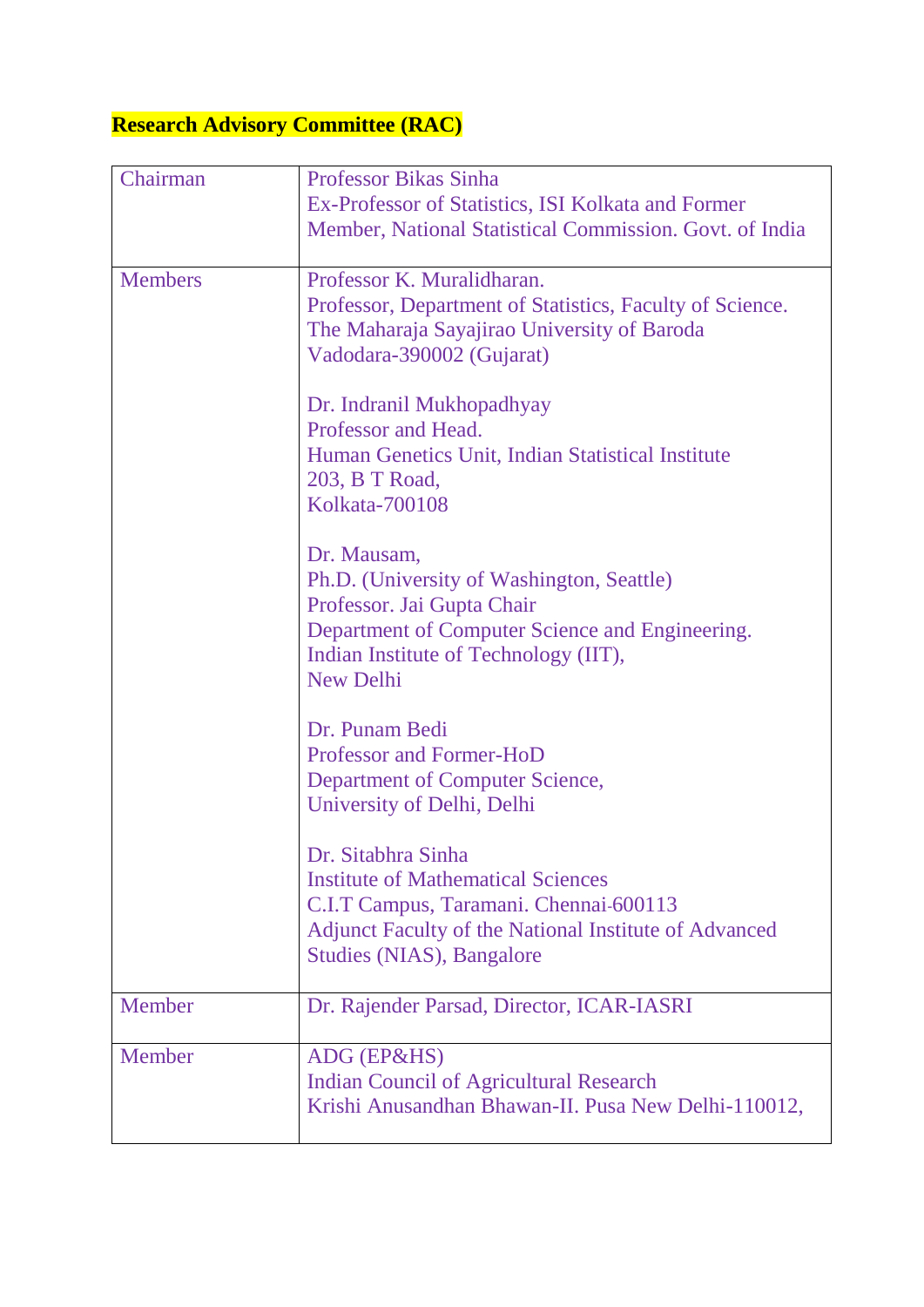| Member                  | Two non-official members to be nominated in the IMC of<br>the Institute in terms of Rule $66(a)(5)$ of the Rules and<br>Bye-Laws of ICAR Society by the President of ICAR. |
|-------------------------|----------------------------------------------------------------------------------------------------------------------------------------------------------------------------|
| <b>Member Secretary</b> | Dr. Ajit<br>Principal Scientist and In-Charge, PME Cell,<br><b>ICAR-IASRI, New Delhi</b>                                                                                   |

## **Institute Technology Management Committee (ITMC)**

| Chairman                | Dr. Rajender Parsad,<br>Director, ICAR-IASRI                                                                                                                                                          |
|-------------------------|-------------------------------------------------------------------------------------------------------------------------------------------------------------------------------------------------------|
| <b>Members</b>          | Dr. Shiv Kumar,<br>Principal Scientist, ICAR-NIAP, New Delhi<br>Dr. Tauqueer Ahmad,<br>Principal Scientist & Head(A), ICAR-IASRI<br>Dr. Mukesh,<br>Principal Scientist & In-Chrge-IT-Unit, ICAR-IASRI |
|                         |                                                                                                                                                                                                       |
| <b>Member-Secretary</b> | Dr. Ajit,<br>Principal Scientist & In-Charge-PME, ICAR-IASRI                                                                                                                                          |

### **Institute Technology Management Unit (ITMU)**

| Chairman | Dr. Ajit<br>Principal Scientist & In-Charge-PME, ICAR-IASRI |
|----------|-------------------------------------------------------------|
| Member   | Dr.B.N. Mandal<br>Senior Scientist, ICAR-IASRI              |
|          | Sh. Manish Kumar,<br><b>Technical Assistant, ICAR-IASRI</b> |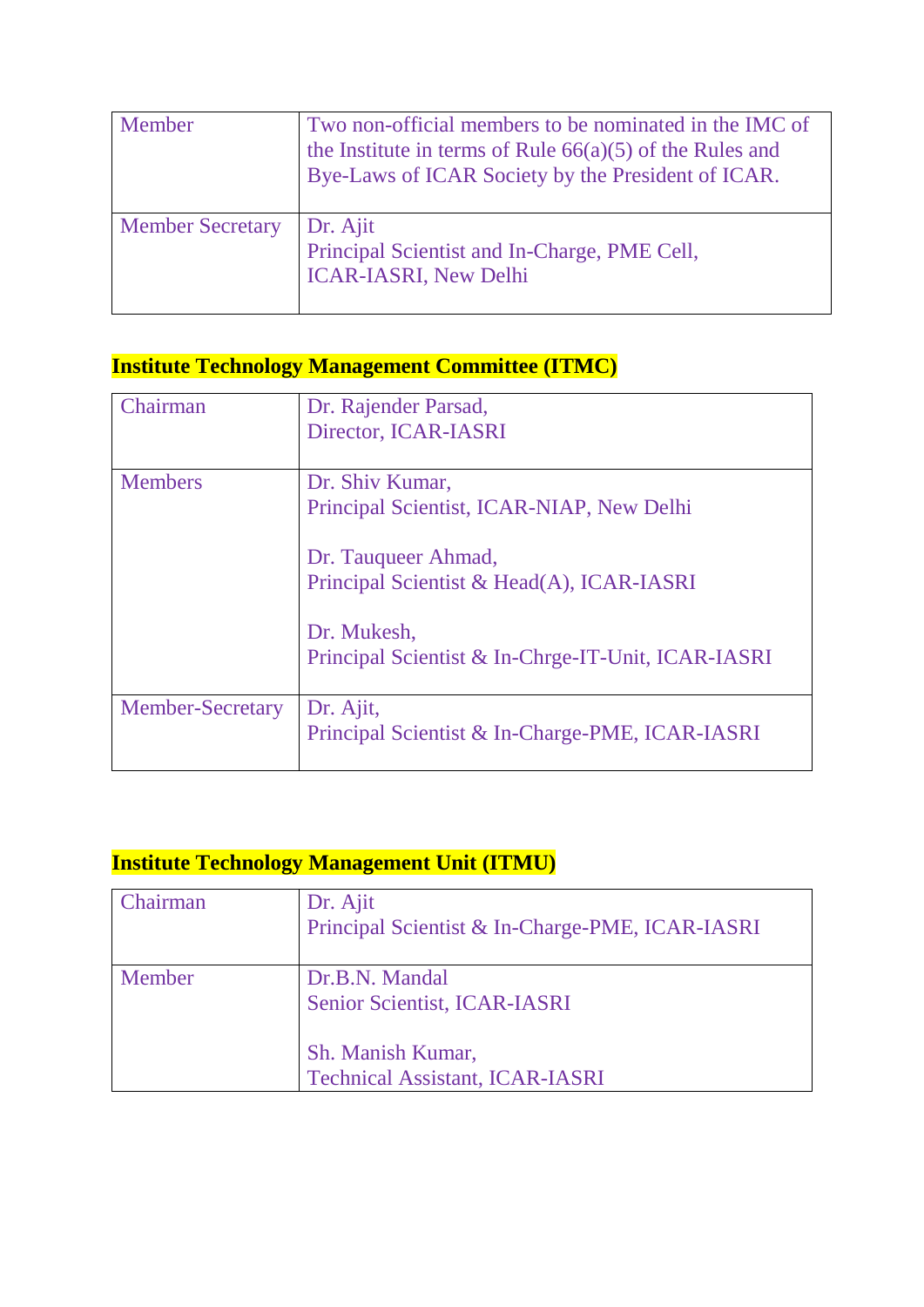#### **Committee for Senior Officers Monthly Meeting (SOM)**

| Chairman                | Dr. Rajender Parsad<br>Director, ICAR-IASRI                                                                                                                                                                                              |
|-------------------------|------------------------------------------------------------------------------------------------------------------------------------------------------------------------------------------------------------------------------------------|
| <b>Members</b>          | All six Head of Divisions<br><b>All three Professors</b><br>In-Charges (IT-Unit/Vigilance-Cell/Library/TAC)<br><b>Chief Administrative Officer</b><br>Chief Finance & Accounts Officer<br><b>Senior Administrative Officer</b><br>Warden |
| <b>Member-Secretary</b> | Dr. Ajit<br>Principal Scientist & In-Charge-PME Cell, ICAR-IASRI                                                                                                                                                                         |

#### **Project Monitoring and Evaluation Committee (PMC)**

| <b>Chairman</b>         | Dr. Rajender Parsad<br>Director, ICAR-IASRI |
|-------------------------|---------------------------------------------|
| <b>Members</b>          | <b>All Head of Divisions</b>                |
| <b>Member-Secretary</b> | In-Charge, PME Cell, ICAR-IASRI             |

### **Institute Deputation Committee (IDC)**

| iairman                 | Dr. Rajender Parsad<br>Director, ICAR-IASRI                                                                          |
|-------------------------|----------------------------------------------------------------------------------------------------------------------|
| <b>Members</b>          | All Head of Divisions<br>Chief Administrative Officer & Head of Officer<br><b>Chief Finance and Accounts Officer</b> |
| <b>Member-Secretary</b> | In-Charge, PME Cell, ICAR-IASRI                                                                                      |